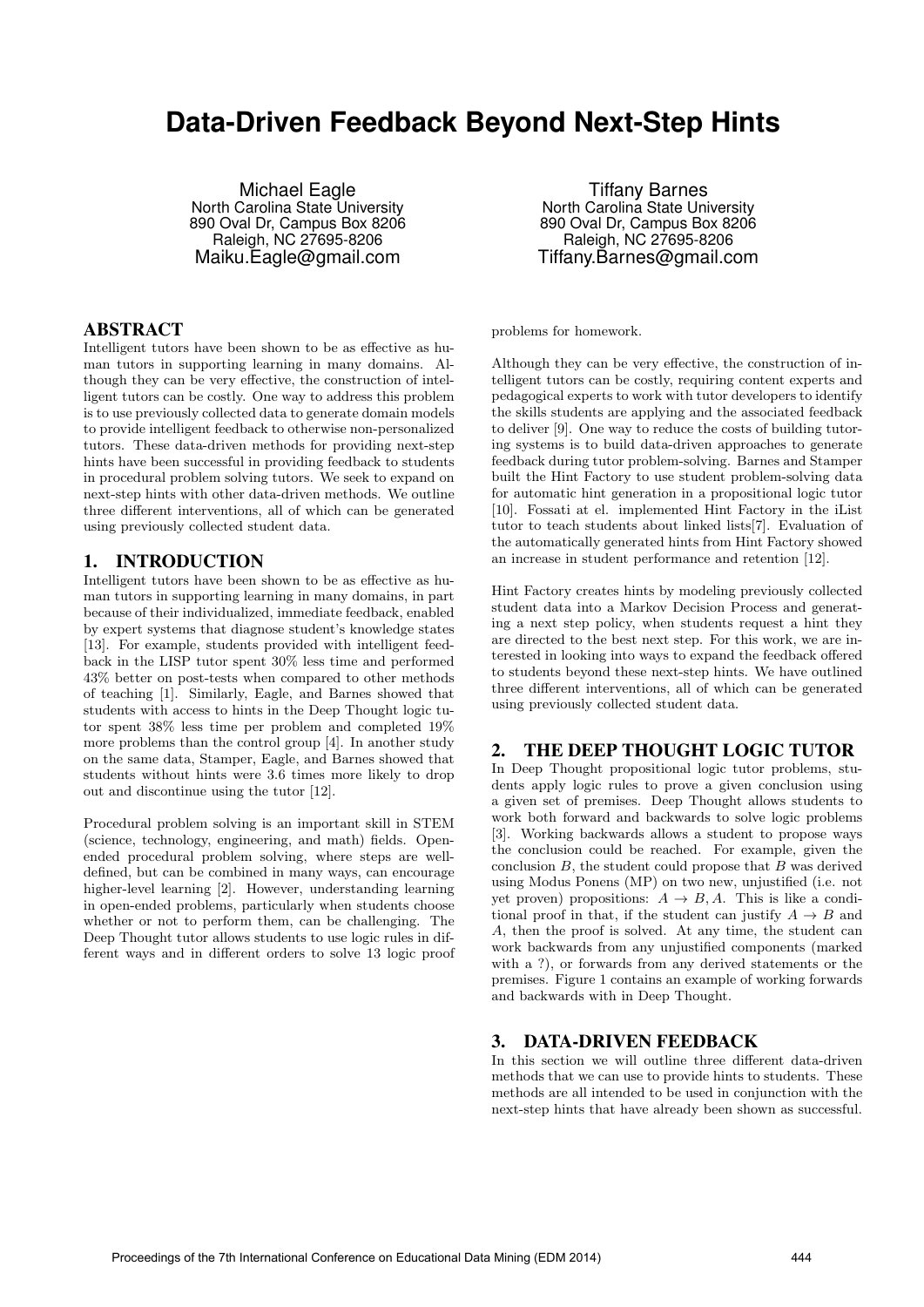

Figure 1: This example shows two steps within the Deep Thought tutor. First, the student has selected  $Z \wedge \neg W$  and performed Simplification (SIMP) to derive  $\neg W$ . Second, the student selects  $X \vee S$  and performs backward Addition to derive *S*.

### 3.1 High Level Hints

Interaction Networks describe sequences of student-tutor interactions [5]. Interaction networks form the basis of the data-driven domain model for automatic step-based hint generation by the Hint Factory. Eagle et al. applyied Girvan-Newman clustering to interaction networks to determine whether the resulting clusters might be useful for more highlevel hint generation [5]. Stamper et al. demonstrated the differences in problem solving between two groups by coloring the edges between Girvan-Newman clusters of interaction networks based on the frequencies between two groups, revealing a qualitative difference in attempt paths  $[12]$ . Eagle and Barnes expanded this work into Approach Maps [6], which summarize interaction networks into the higher-level approaches used by students to solve the proofs.

In order to encouage student planning we can use the higherlevel approaches discovered with Approach Maps to provide sub-goals to the students. In figure 2 we show a mock up of how the sub-goal could be presented to the student. We hypothesize that these hints will help students learn which parts of the proof to focus on in order to complete problems.



Figure 2: Example of a high level hint. DT offers the student a sub-goal based on commonly derived steps from previously collected data.

# 3.2 Hazard Hints

Stamper et al. in [12] and Eagle et al. in [5] found evidence that students would sometimes spend a lot of time in approaches that were unlikely to result in a solution. This discovery is important as interventions can be added to warn away from regions that do not lead to goals. For example, we could offer a message that warns them that most students who attempt the same type of proof are not successful. Fossati et al. showed that human tutors helping students with the iList tutor, suggest that students delete unproductive steps [7]. In figure 3, we show an example interface for a *hazard hint*. These types of hints would be offered whenever a student was performing a task that was unlikely to result in a successful proof, with the goal of reducing the amount of "wasted" time.



Figure 3: We can warn a student when they approach the problem in a way that is not productive.

### 3.3 Time Hints

Eagle, and Barnes used survival analysis to model student time-in-tutor and student dropout[4]. Survival analysis is a series of statistical techniques that deal with the modeling of time to event data [8]. It derived its name from its start within medical literature. Survival analysis is also known as reliability analysis or duration analysis.